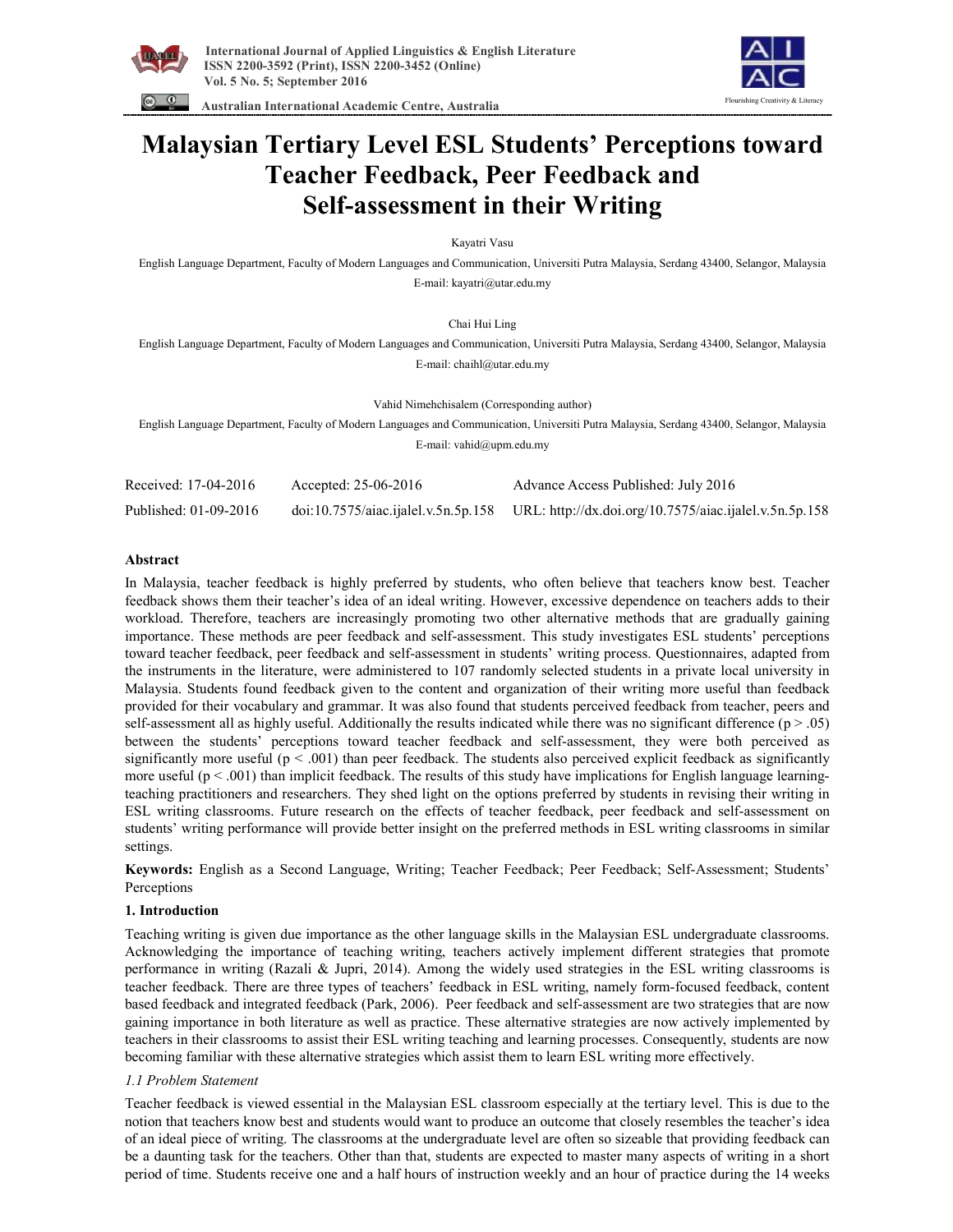of a semester. According to Husin and Ariffin (2008), peer feedback is frequently used in the Malaysian classrooms. However, it is not preferred as much as teachers' feedback. This is because Malaysian students have hesitance in completely trusting the feedback given by peers rather than teachers. They feel that it is the job of the teacher to provide feedback and at the same time students feel that they do not possess the linguistic competence to give feedback to their peers' works (Husin & Ariffin, 2008). This research will offer a perspective on other types of feedback that may offer great help to both teachers and students in assessing writing. Besides teacher and peer feedback, self-assessment has started gaining importance, too. Self-assessment gives the opportunity to students to assess their own work with some assistance in the form of rubrics, questionnaires or checklists. Considering the importance of knowing how students' writing will be graded, this research gives an insight into how self-assessment can assist in helping students to have a better understanding and view of a good piece of writing from the perspective of the teacher. Research in the area of feedback has been extensive but still inconclusive. Seeing how exhausting marking essays would be and the possibility of overlooking some mistakes, this research offers an in depth discussion on teacher feedback, peer feedback and selfassessment and perhaps offer an alternative to teachers in implementing it to ease their work.

#### *1.2 Teacher Feedback*

There have been many studies that investigated students' perception and preference on teacher feedback in different contexts. This is an area that has been constantly of scholars' interest and there have been conflicting findings on the usefulness as well as effectiveness of teachers' feedback in ESL writing instructions. There are several scholars who argued that feedback is not helpful in the writing classrooms; for example, Radecki, Swales (1988) and Truscott (1996) asserted that grammar correction should be abandoned as it has no place in writing courses. One of the areas to which particular attention has been paid is the effect of grammar feedback on learners' ESL writing performance. Although there have been conflicting results on the importance of grammar feedback in the ESL writing classroom, many writing teachers from different contexts still tend to give feedback for different aspects of writing, such as grammar, content, organization, and vocabulary in their classrooms. As teachers believe in feedback and continuing it in the instruction, so do students expect to receive feedback for their written work and also believe that feedback benefits them in their writing (Hyland, 1998). In form-focused feedback the grammatical errors are highlighted. This type of feedback is regarded as harmful as it consumes so much of time and energy that it diverts and minimizes the more productive aspect of a writing program (Truscott, 1996). However, Leki (1991) studied university students' reaction towards teacher feedback and found that since having writing free of error was students' major consent, they preferred error correction by the teachers. Studies conducted by Saito (1994) and Zhang (1995) showed that students valued teachers' feedback the most in comparison to other alternatives like oral feedback and peer feedback. In a study conducted by Yang, Badger and Yu (2006), a huge percentage of students adopted teacher feedback with reasons that teachers are more 'professional', 'experienced' and 'trustworthy'. While students prefer teacher feedback, teacher-influenced revisions happen at surface level. Student writers always have preference towards teachers' written feedback because they believe that it is necessary for them to improve in their writing (Ferris & Roberts, 2011; Ferris, 2004). In another study where students were taught step by step in mastering writing subskills, it was found that direct teacher feedback strategy helped to improve their performance in writing (Elshirbini & Elashri, 2013). It was also asserted that with different types of feedback provided, students' writing will improve tremendously. Regardless of the method of feedback provided to students, Gulley (2012) found that students improved their writing. Teachers are viewed as a role model who guides them throughout the writing process. Feedback from them are depended heavily upon and this puts them under a great deal of pressure, other than having to juggle other work.

#### *1.3 Peer Feedback*

Research done on peer feedback has slowly gained popularity. Implementation of peer feedback in writing classrooms is not a new phenomenon. However, students need more guidance in giving feedback to their peers as some feel uncomfortable judging their peer's work and some are lack of knowledge on how to go about it (Cheng & Warren, 2005). Teachers should make it clear to students that giving peer feedback is a way to get students to be more actively involved in the learning process, rather than substituting a teacher's task. Several researches conducted have shed positive light on peer feedback in the writing process. A study conducted by Peng (2010) showed that students had no experience prior to the study; nevertheless, they held positive attitudes and perception towards the peer feedback exercises. Also, a study by Williams (1992) revealed that most of the students perceived peer assessment as useful and interesting. In another study which explored students' perceptions of integrating wiki technology and peer feedback (Lin & Yang, 2011), it was found that students could easily understand why they committed grammatical mistakes after being pointed out by their peers. Also, one student felt that employing peer feedback in assessing writing goes beyond the traditional paper and pencil way of learning and there is a sense of achievement. Salih (2013) found that student writers emphasize grammar as the main aspect that peer reviewers should focus on; instead, peer reviewers focused on clarity of feedback. This shows that student writers should go beyond grammar focus and focus on other aspects that work together in the creation of a piece of good writing. It shows that teachers are slowly integrating peer feedback as a form of exercise for students in assessing writing. Some studies, on the other hand, pose different perspectives on peer feedback in writing. Insufficient confidence in assessing their peers' papers was also found in a study conducted by Cheng and Warren (2005). Following that, some students were not satisfied with the quality and quality of feedback provided by their peers (Xiao & Lucking, 2008). It is essential to implement peer feedback strategy in the classroom for it to be successful despite the potential challenges that come with it (Paulus, 1999). One of the possible reasons behind these inconsistent results could be the learners' cultural differences. As reported by Mukundan and Nimehchisalem (2011), peer review did not prove significantly effective on their students' narratives which could be because students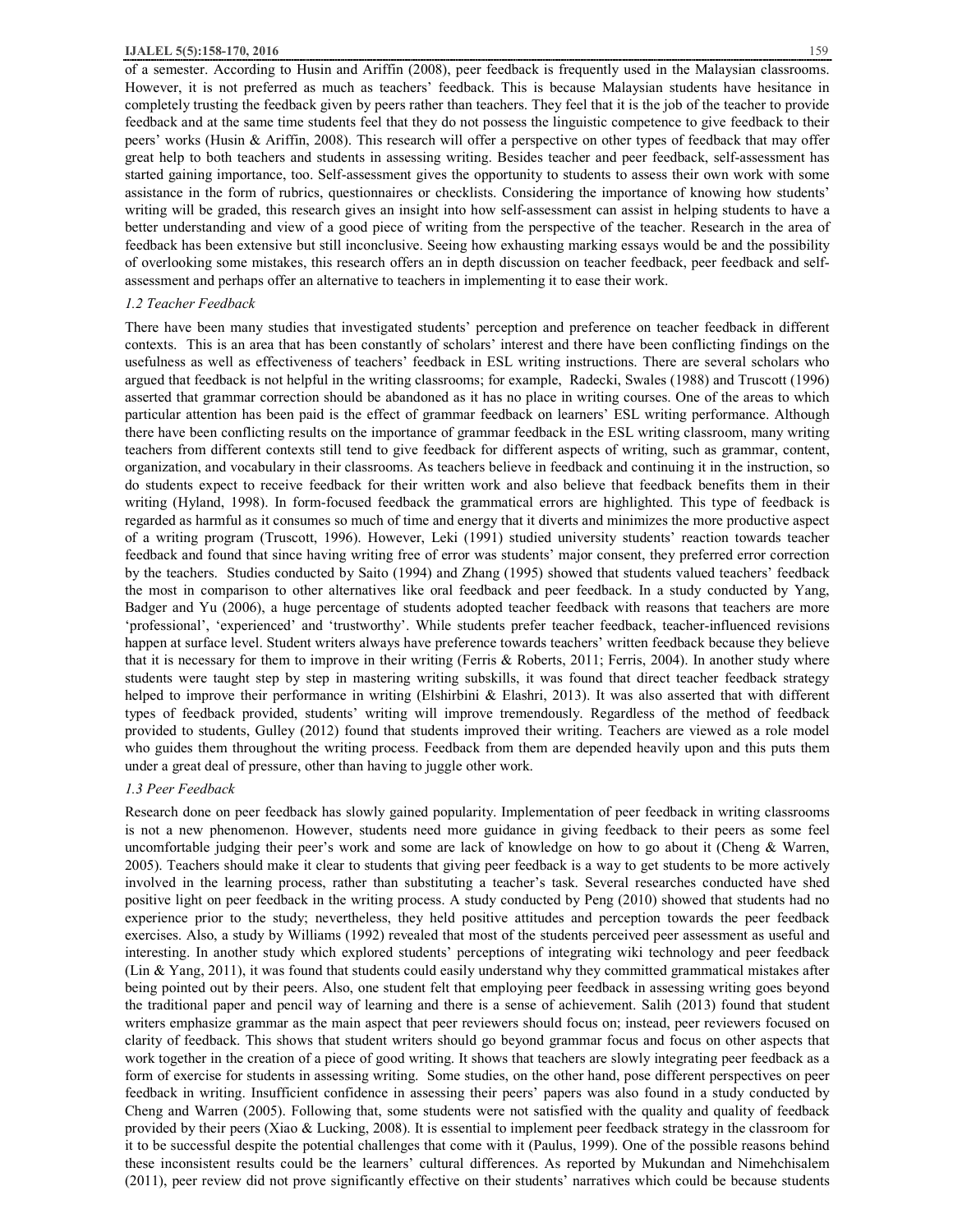from a similar cultural background are more inclined towards establishing harmony among one another than to criticize each other's work. As such, in order to efficiently implement peer feedback in classroom, teachers should discuss the method thoroughly with the students. On part of the students, they should be informed that peer feedback is an effective method to review each other's work as they may have reservations when consulting their teachers.

#### *1.4 Self-assessment*

Growing interest in self-assessment as a non-traditional form of assessment has taken place in ESL classrooms (Moritz, 1996). Dragemark-Oscarson (2009) asserted that propagating the capability of self-assessment is crucial as an educational objective as students ought to have the ability to assess their results and to relate them to their learning condition. Independent and lifelong learning has been the main objective advocated in many institutions of higher education as it is viewed to be able to enhance academic achievement as well as the quality of the graduates. As a result of this, the focus has changed from teacher centered education to student centered education. This is no different in the context of L2 teaching and learning. Based on the constructivist learning theory, learners are viewed as having great potential to develop. The position of this theory is totally opposite to that of the behaviorist theory which treats learners as passive participants with the need to be stimulated by the environment. The paradigm shift from the behaviorist theory to constructivist theory has affected instructional practices in the L2 classrooms. Self-assessment is viewed to be a promising strategy in creating independent learners who constantly assess themselves to progress in their learning. Other than that, the shift from summative to formative assessment in education has also placed a strong emphasis on the implementation of self-assessment in ESL writing classrooms. Self-assessment in the writing classroom enhances students' writing performance by encouraging reflection and meta-cognition in the writing process (Nielsen, 2014). In a study conducted by Singh and Terry (2008), it was found that self-assessment encouraged students to review their assignment critically and to improve them. Both teachers and students have positive perception towards self-assessment and view it as a skill that is transferable and is one that underlies a lifelong learning skill in other areas (Dragemark-Oscarson, 2009). It is also found that self-assessment skills help students to improve their writing skills as well as their subsequent writing practices (Belachew, Getinet, & Gashaye, 2015). In a study conducted by Honsa (2013), it was found that self-assessment promotes learner autonomy and the students realized that they could develop self-regulated collaborated learning skills. Also, as a result of self-assessment, students developed five learning strategies that would help them in revising their writing. As the purpose of self-assessment is to promote learner autonomy in revising their writing, students become independent writers and are capable of improving their writing on their own to a certain degree. In another study, with remarkable implications for educational practice, it was found that improving selfassessment and task-selection skills can significantly increase the amount of knowledge that students gain from selfregulated learning where learners can choose their learning tasks (Kostons, Gog, & Paas, 2011). Teaching self-regulated learning skills gives learners a sense of control and encourages them to focus on their methods of learning. This is confirmed by Mahmoodi, Kalantari and Ghaslani's (2014) who reported cognitive and metacognitive strategies were preferred by Iranian EFL learners. Therefore, combining self-assessment and the traditional method like teacher feedback in the ESL writing classrooms will not only help to lessen the burden of teachers but help students become independent learners who develop the capacity to take charge of their learning at every stage. On the other hand, there are also negative views from students pertaining the practice of self-assessment in ESL writing classrooms. Even though students may learn markedly by assessing their own written works, some may become frustrated in the process. In such cases, the role of the teacher is very crucial in guiding the students. Assessment is usually regarded as the task of teachers. In the Malaysian context, there have been unfavorable results as teachers are not exposed to self-assessment method in classroom. They may not be aware of the potential of using self-assessment method as their teaching tend to be very teacher-centered (Majid, 2007). Some students may think that it is unfair to ask them to share the burden of having to do teachers' work (Ross, Rolheiser, & Hogaboam-Gray, 1998). Despite the shortcomings, it may greatly benefit both teachers and students as they will know what should be in an essay and what constitutes a good piece of writing.

#### *1.5 Research Question*

Understanding the perception of students towards these various strategies especially at the tertiary level is important since it can help their effective implementation. Therefore, this study investigated students' perception towards the usefulness of teacher feedback, peer feedback and self-assessment. The following research questions were posed to address this objective:

- 1. What is the students' perception towards teacher feedback provided to different features (grammar, vocabulary, content and organization) of their written work?
- 2. What are the students' perceptions on the combinations of the different types of feedback (teacher feedback, peer feedback and self-assessment)?
- 3. Is there a significant difference between the students' perception on teacher feedback, peer feedback and self-assessment?
- 4. Is there a significant difference between the students' perceptions towards explicit and implicit teacher feedback?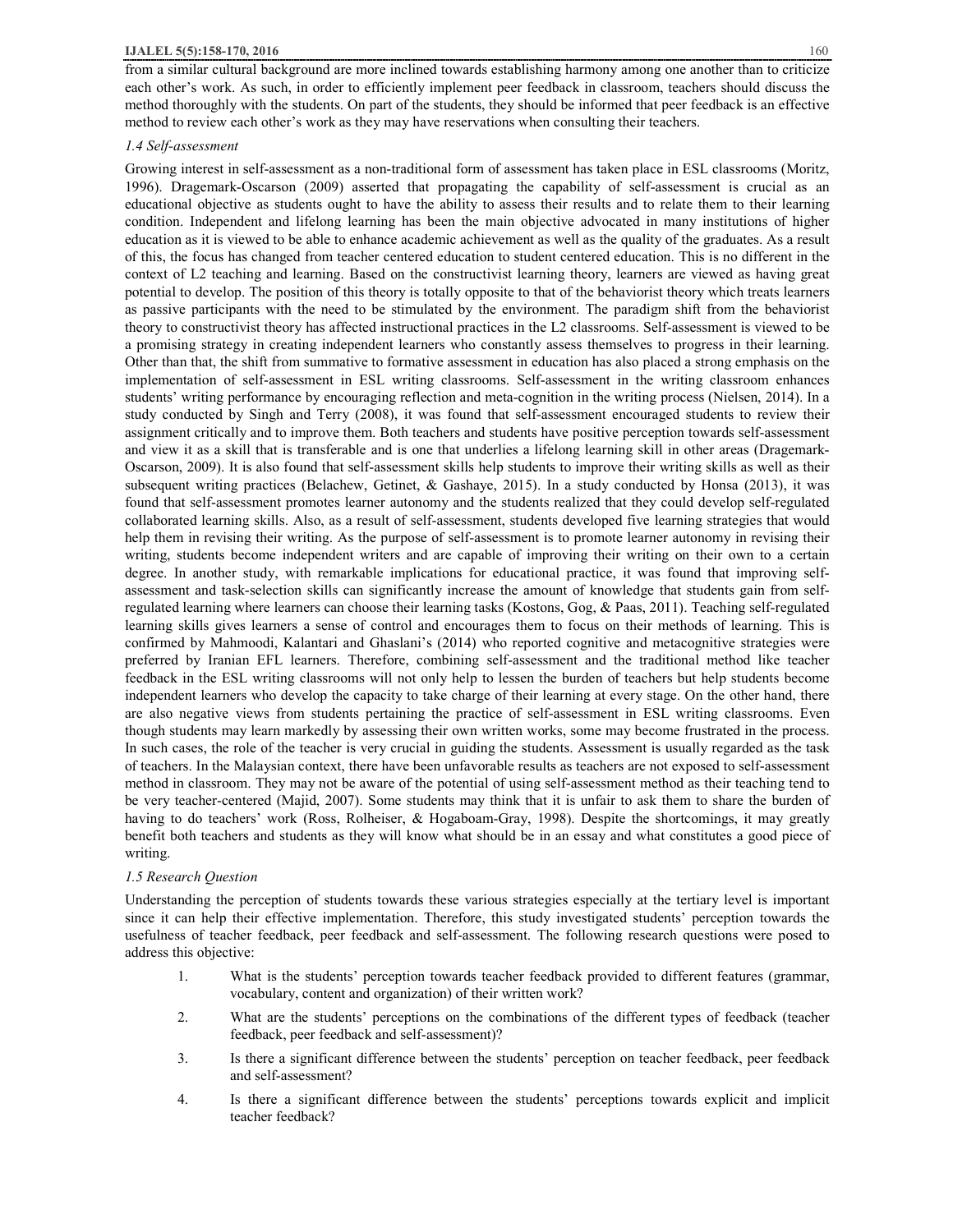## **2. Method**

The study had a cross-sectional design. Survey method was followed to collect the data. A questionnaire was developed, validated and administered to the students who responded to its items based on their perceptions. The data elicited from the respondents were analyzed quantitatively.

#### *2.1 Participants*

The respondents of this study comprised 107 undergraduate students in a private Malaysian university, namely Universiti Tunku Abdul Rahman. UTAR is a private university which was established in 2002. The university offers 166 programs in various fields like Accountancy, Actuarial Science, Agriculture, Arts, Business and Economics, Creative Industries and Design, Engineering and Built Environment, Information and Communication Technology, Life and Physical Sciences, Mathematics and Process Management, Medicine and Health Sciences, and Social Science and Education. The university has two campuses in Bandar Sungai Long and Kampar. This study was conducted in the Bandar Sungai Long Campus. Almost 95 percent of the students who participated in this study were Chinese, learning English as a second language. The remaining 5 percent were Malay and Indian. Ages of the participants ranged from 20 to 23 years old. They were all bachelor degree students at the Faculty of Accounting and Management. The participants had completed one to more than three English papers within one to three academic years prior to the current semester. Therefore, they have ample exposure to teachers' feedback, self-assessment and peer assessment strategies. The main objective of the English courses offered is to improve students writing skills for specific purposes like business writing, argumentative and report writing. The courses do emphasize on other skills like listening and speaking, but attention is majorly given to writing. The participants had been exposed to teacher feedback, peer feedback and self-assessment which are studied in the current research.

#### *2.2 Instrument*

This study was conducted by using the survey research method. A new instrument (Appendix C) was adapted in reference to Jacobs, Curtis, Braine, and Huang (1998), Zhang (1995) and Yang, Badger, and Yu (2006). These instruments elicit general information on perceptions towards teacher feedback and peer feedback. The instrument of this study is a more detailed questionnaire with items that elicit detailed information on the perception of students on the usefulness of teacher feedback, peer feedback and self-assessment in the writing classroom. Jacob, Curtis, Briane, and Huang's (1998) instrument is a one-item questionnaire that consists of two options for the participants to choose from. On the other hand, Zhang's (1995) instrument has two simple questions eliciting information on preference between teacher feedback, non-teacher feedback, peer feedback, and self-directed feedback. Yang, Badger, and Yu's (2006) instrument itself is adapted from Jacobs, Curtis, Braine, and Huang (1998) and Zhang (1995). However, more items are added and the items have multiple choices. All the above mentioned instruments focus on teacher feedback and peer feedback only whereas the current research instrument has items covering the perception of students on self-assessment strategy in writing classroom.

Our instrument consisted of 30 five-point Likert scale items including never, rarely, sometimes, often and always, as well as three multiple choice items, and three open ended items (Appendix). The questionnaire had a section on the respondents' demographic information followed by a second section eliciting perception of students towards the usefulness of teacher feedback, peer feedback, and self-assessment. A total of 10 five-point Likert scale items covered the perception of students on teacher feedback focusing on different features of writing, namely content, organization, vocabulary, and grammar. The questionnaire also covered information on explicit and implicit teacher error feedback. Jacobs, Curtis, Braine, and Huang (1998) and Zhang's (1995) instruments did not cover the feedback provided on the features of writing whereas Yang, Badger, and Yu (2006) covered these questions in the interview prompts but not the questionnaire. There were also 6 other items eliciting information on peer feedback. The items covered the preference of peer feedback generally and the different types of peer feedback experienced by students. Additionally, 7 more items were added to this instrument to obtain information on the preference of students towards self-assessment. A close review of the literature in the area of self-assessment confirms ample number of strategies in implementing selfassessment effectively in the ESL writing classroom. In the current instrument, only the strategies that are practiced in the current research context were included. This was to ensure that the items included in the questionnaire were relevant to the sample of the study. Among the strategies were using a self-assessment checklist, training learners on selfassessment, and reviewing a written model (Andrade & Valtcheva, 2009). All these strategies were implemented in this research context throughout the study in the institution. Finally, the questionnaire ended with 7 more items that would elicit information on the perception of students towards receiving one type of feedback only or different combinations of feedback.

In order to ensure the construct and content validity of the new instrument, it was sent to a panel of experts after a few rounds of drafting and revising by the research team. The experts suggested rewording some of the items to improve the clarity and readability. Some additional items were added related to features of writing as recommended by the experts. For example, initially, items on features of writing were only limited to grammar, content and organization. Two other items, including "It helps when my teacher only highlights my vocabulary errors" and "It helps when my teacher corrects my vocabulary errors," were added as it was suggested that vocabulary is an important feature of writing that is covered in the current context.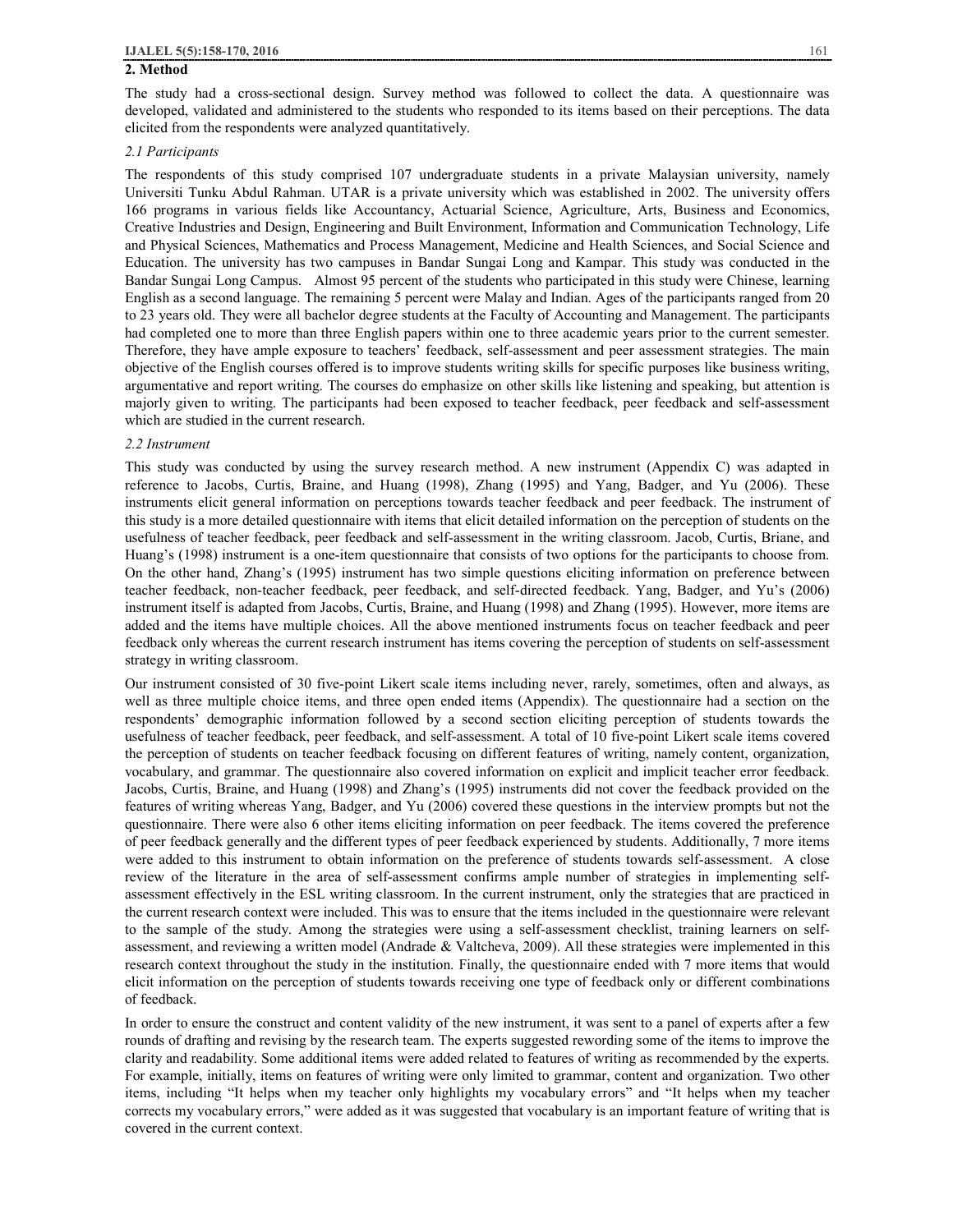#### **IJALEL 5(5):158-170, 2016** 162

All three experts' comments were considered and changes were made per their suggestions. Finally, all experts agreed that items were well designed and the questionnaire measured relevant and important points pertaining teacher explicit and implicit feedback, peer feedback strategies, self-assessment strategies and perception on different combinations of feedback strategies. After the validation process, the instrument was administered to 10 students and no further modifications were made as the students confirmed that the items were clear and readable. The internal reliability of this questionnaire was 0.816.*2.3 Data Analysis Methods* 

IBM SPSS (Version 21) was used to analyze the data. To answer the first two research questions, descriptive statistical method including frequency and percentage were used. In order to answer the third and fourth research questions, both descriptive and inferential methods, including repeated measures ANOVA and paired samples t-test were used, respectively.

## **3. Results**

The normality of distribution of the data was verified before they were analyzed using inferential statistical methods. This section presents and discusses the results based on the research questions.

## *3.1 Perceptions toward Teacher Feedback*

The first research question investigated the students' perceptions toward teacher feedback provided to different features (grammar, vocabulary, content and organization) of their written works. The values of the related items were first added and then transformed into three categories of low (never & rarely), moderate (sometimes), and high (usually & always) in order to find out how the students perceived the feedback given to different features of their writing by their teachers. Overall, majority of the students perceived teacher feedback directed at all four writing features as highly important (Table 1).

| <b>Writing Features</b> | Perception |               |          |      |       |               |  |
|-------------------------|------------|---------------|----------|------|-------|---------------|--|
|                         | Low        |               | Moderate |      | High  |               |  |
|                         | Freq.      | $\frac{0}{0}$ | Freq.    | $\%$ | Freq. | $\frac{0}{0}$ |  |
| Vocabulary              | 18         | 16.5          | 25       | 23.4 | 64    | 59.8          |  |
| Grammar                 | 19         | 17.8          | 27       | 25.2 | 61    | 57            |  |
| Content                 | 3          | 2.8           | 16       | 15   | 88    | 82.2          |  |
| Organization            | 10         | 9.3           | 17       | 15.9 | 80    | 74.8          |  |

Table 1. Perceptions towards teacher feedback and different features of writing ( $n = 107$ )

As illustrated in Table 1, the percentage of the studentswho perceived feedback provided for the content (82.2%) and organization (74.8%) of their written work as highly useful, was considerably higher than those who rated lexical (59.8%) and grammatical (57%) feedback as highly useful. This indicates that most students preferred meaning directed to form directed feedback. The same pattern can be observed by considering the percentage of the students who believed that teacher feedback provided for different dimensions of their writing was not really helpful. Very few students thought that feedback directed at the content (2.8%) or organization (9.3%) of their writing was not useful whereas the percentage was interestingly several times higher for students who did not find grammatical (19%) and vocabulary feedback (18%) useful.

This is in line with Ferris (1995) who provided research evidence that students prefer to receive comments not only pertaining to the grammar of their writing but to its content as well. This also confirms the evidence provided in other researches in which students would always wish to get feedback on features other than grammar like content and organization (Hedgcock & Letkowitz, 1994). This supports the current pedagogical trend where meaning-focused instruction should be given due importance in order for students to gain grammatical competence naturally. Krashen (1981, 1994) asserts that the two necessary conditions needed for successful second language acquisition which are comprehensible input and low affective filter can only be achieved by meaning-focused instruction. Therefore, it is necessary for teachers to give equivalent importance to the content and organization of writing in providing feedback. Teachers in the current research context tend to emphasize more on grammatical accuracy of writing than meaning. With equivalent focus on all elements of writing which is in line with the findings of this study, better student writers will be produced by avoiding any mismatch between student preference and classroom instruction. Many researchers acknowledge that meaning-focused instruction should be complemented with form-focused instruction for second language acquisition (Lightbown, 1992; Long, 1991).

## *3.2 Perceptions on the Combinations of the Different Types of Feedback*

The second research question investigated the students' perception on the combinations of the different types of feedback (teacher feedback, peer feedback and self-assessment). The values of the related items were first added and then transformed into three categories of low (never & rarely), moderate (sometimes), and high (usually & always) in order to find out the students' perceptions on the combinations of the different types of feedback. Overall, majority of the students perceived teacher feedback, peer feedback and self-assessment as highly important (Table 2).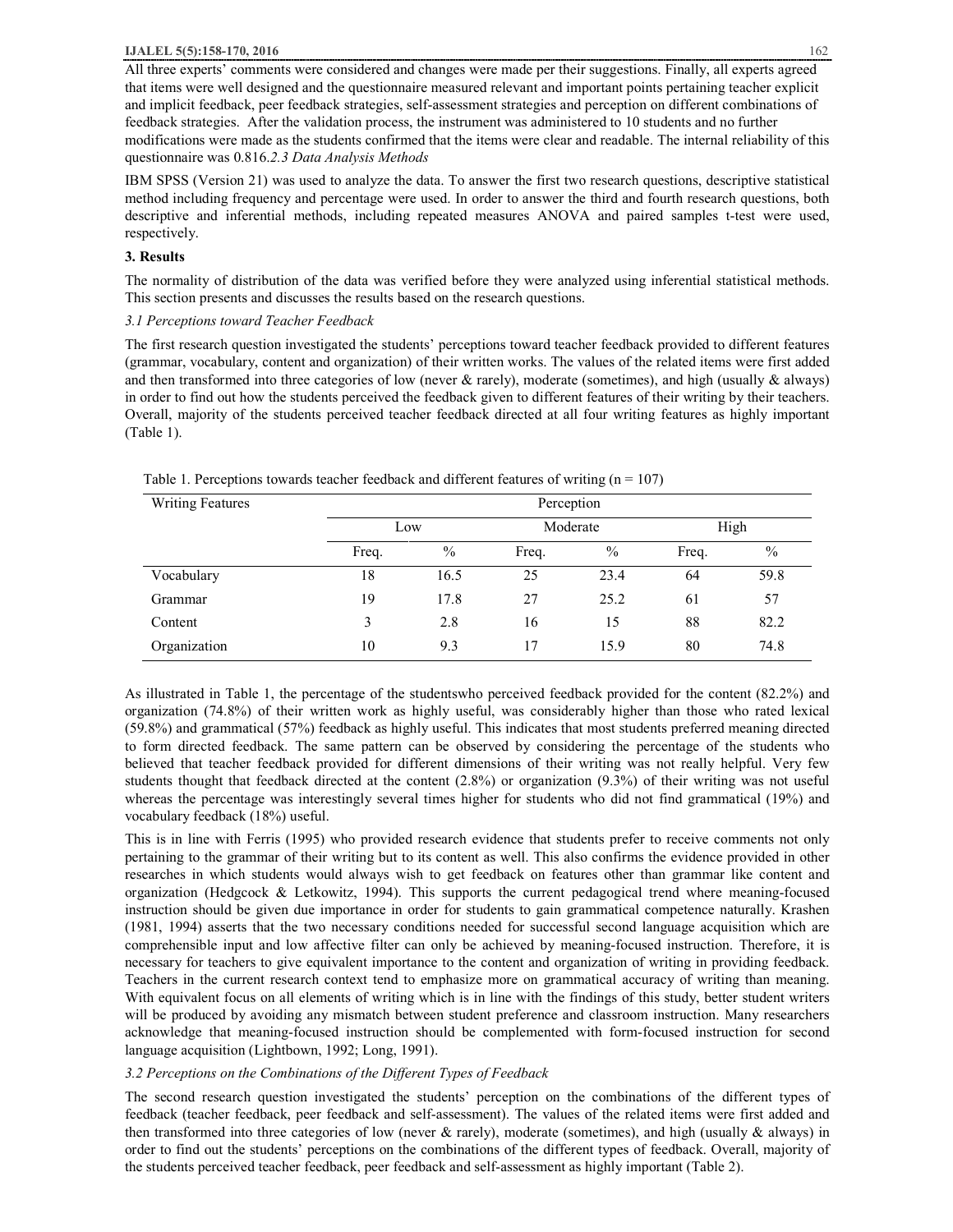| Table 2. Perceptions towards combinations of the different types of feedback ( $n = 107$ ) |  |  |
|--------------------------------------------------------------------------------------------|--|--|
|                                                                                            |  |  |

| Feedback Categories                                    |       |               |       | Perception |       |               |
|--------------------------------------------------------|-------|---------------|-------|------------|-------|---------------|
|                                                        | Low   |               |       | Moderate   | High  |               |
|                                                        | Freq. | $\frac{0}{0}$ | Freq. | $\%$       | Freq. | $\frac{0}{0}$ |
| Teacher and Peer Feedback                              |       | .9            | 27    | 25.2       | 79    | 73.8          |
| Teacher Feedback and Self-<br>assessment               | 5     | 4.7           | 25    | 23.4       | 77    | 72            |
| Peer Feedback and Self-<br>assessment                  | 9     | 8.4           | 33    | 30.8       | 65    | 60.7          |
| Teacher Feedback, Peer<br>Feedback and Self-assessment | 4     | 3.7           | 21    | 19.6       | 82    | 76.6          |

As illustrated in Table 2, the percentage of the students, who perceived teacher feedback, peer feedback and selfassessment (76.6%) as well as teacher and peer feedback (73.8%) as highly useful, was considerably higher than that of those who regarded teacher feedback and self-assessment (72%) and peer feedback and self-assessment (60.7%) as very useful. This indicates that most students preferred a combination of all three strategies. The same pattern could be observed by considering the percentage of the students who perceived combinations of the different types of feedback were not really helpful. Very few students thought that teacher and peer feedback (0.9%) or teacher feedback, peer feedback and self-assessment (3.7%) was not useful whereas the percentage was several times higher for students who did not find teacher feedback and self-assessment alone (4.7%) or peer feedback and self-assessment alone (8.4%) useful.

This finding is similar to a study conducted by Leki (1991) in which university students' reactions towards teacher feedback were studied. Leki found that having writing free of error was the major objective of the students, who preferred error correction by the teachers. Our results are also consistent with a study by Williams (1992) who revealed that most of the students perceived peer assessment as helpful and engaging. Combining teacher feedback, peer feedback, and self-assessment is definitely an area that needs further exploration to implement different stages of feedback on the progress of an individual writer (Singh & Terry, 2008). A study conducted by Matsuno (2009) by utilizing the Multifaceted Rasch Measurement revealed that peer assessment is a possible option to compensate the bias or short-comings that happen in teacher assessment. Therefore, it is suggested that the combination of teacher assessment and peer assessment is encouraged in the writing classroom which is partially in line with the preference of students in this study. Other than that, the implementation of self-assessment and peer assessment is also in line with the core principle of constructivism; students are expected to be fully engaged in their own learning with the support of their peers and their teachers' facilitation (Vygotsky, 1980).

*3.3 Difference between Students' Perceptions toward Teacher Feedback, Peer Feedback and Self-Assessment* 

The repeated measures ANOVA output (Table 3) showed that the differences among the students' perceptions towards teacher feedback (M = 3.66, SD = 0.53), peer feedback (M = 3.03, SD = 0.60), and self-assessment (M = 3.78, SD = 0.75) were statistically significant, F(1.58, 167.45) = 42.81, p = .000, indicating large estimates of effect size ( $\eta$ 2 = .288).

| Source              |                           | Type III Sum<br>of Squares | df             | Mean<br>Square | F      | Sig.  | Partial Eta<br>Squared |
|---------------------|---------------------------|----------------------------|----------------|----------------|--------|-------|------------------------|
| factor <sup>1</sup> | Sphericity Assumed        | 35.033                     | $\overline{2}$ | 17.517         | 42.806 | .000  | .288                   |
|                     | Greenhouse-Geisser        | 35.033                     | 1.580          | 22.176         | 42.806 | .000  | .288                   |
|                     | Huynh-Feldt               | 35.033                     | 1.600          | 21.901         | 42.806 | .000  | .288                   |
|                     | Lower-bound               | 35.033                     | 1.000          | 35.033         | 42.806 | .000. | .288                   |
| Error(factor1)      | <b>Sphericity Assumed</b> | 86.752                     | 212            | .409           |        |       |                        |
|                     | Greenhouse-Geisser        | 86.752                     | 167.455        | .518           |        |       |                        |
|                     | Huynh-Feldt               | 86.752                     | 169.561        | .512           |        |       |                        |
|                     | Lower-bound               | 86.752                     | 106.000        | .818           |        |       |                        |

Table 3. Tests of Within-Subjects Effects for Students' Perceptions toward Teacher Feedback, Peer Feedback and Self-Assessment ( $n = 107$ )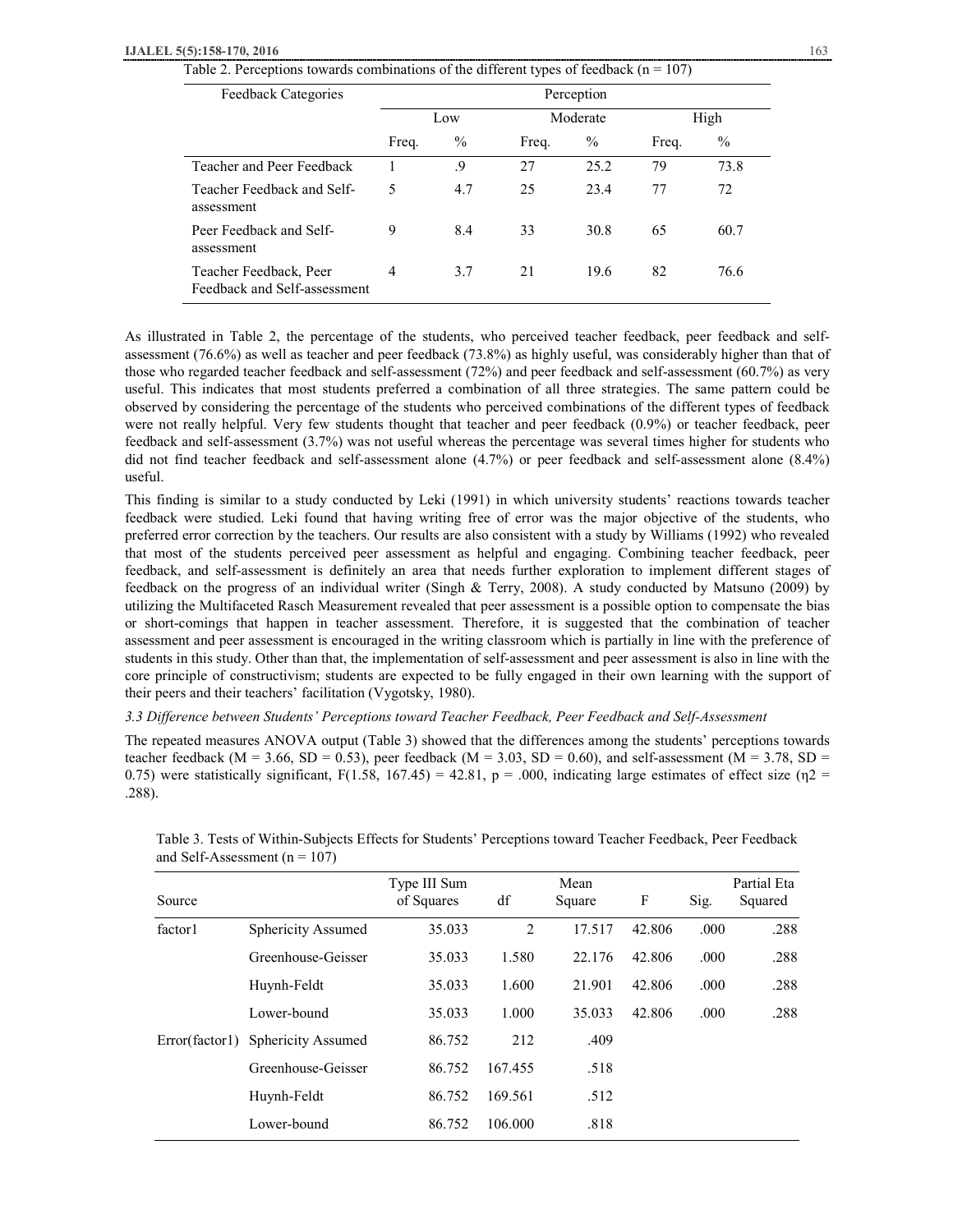Based on the results of pairwise comparisons (Table 4), there were no significant differences between students' perceptions towards teacher feedback and self-assessment,  $t(106) = 1.52$ ,  $p > .05$ , 95% CI[-.03, .28].

Table 4. Pairwise Comparisons for Students' Perceptions toward Teacher Feedback, Peer Feedback and Self-Assessment ( $n = 107$ )

|                  |                  | Mean                  |      |                   | 95% Confidence Interval<br>for Difference <sup>a</sup> |                |  |  |
|------------------|------------------|-----------------------|------|-------------------|--------------------------------------------------------|----------------|--|--|
| $(I)$ factor $I$ | $(J)$ factor l   | Difference<br>$(I-J)$ | T    | Sig. <sup>a</sup> | Lower<br>Bound                                         | Upper<br>Bound |  |  |
| Teacher feedback | Peer feedback    | .631                  | 9.03 | .000              | .492                                                   | .769           |  |  |
|                  | Self-assessment  | $-.123$               | 1.52 | .131              | $-.284$                                                | .038           |  |  |
| Peer feedback    | Teacher feedback | $-.631$               | 9.03 | .000              | $-.769$                                                | $-.492$        |  |  |
|                  | Self-assessment  | $-.754$               | 7.04 | .000              | $-.967$                                                | $-.542$        |  |  |
| Self-assessment  | Teacher feedback | .123                  | 1.52 | .131              | $-.038$                                                | .284           |  |  |
|                  | Peer feedback    | .754                  | 7.04 | .000              | .542                                                   | .967           |  |  |

a. Adjustment for multiple comparisons: Least Significant Difference (equivalent to no adjustments).

However, there was a statistically significant difference between their perceptions towards self-assessment and peer feedback, t(106) = 7.04, p < .001, 95% CI[-.97, -.54], as well as teacher feedback and peer feedback, t(106) = 9.03, p < .001, 95% CI[.49, .77].

This confirms some research evidence in the literature that shows students value peer feedback in their classroom but they still prefer teacher feedback over peer feedback (Jacobs et al., 1998). It is also consistent with the findings of a study by Nelsen and Carson (1998), according to which students preferred teacher feedback to peer feedback.

| Table 5. Difference between Students' Perceptions toward Explicit and Implicit Teacher Feedback |  |  |  |
|-------------------------------------------------------------------------------------------------|--|--|--|
|-------------------------------------------------------------------------------------------------|--|--|--|

|            |           | 95% Confidence<br>Interval of the |            |            |        |     |      |  |
|------------|-----------|-----------------------------------|------------|------------|--------|-----|------|--|
|            | Std.      | Std. Error                        | Difference |            |        |     |      |  |
| Mean       | Deviation | Mean                              | Lower      | Upper      |        | df  |      |  |
| $-1.56075$ | 2.49595   | .24129                            | $-2.03913$ | $-1.08236$ | -6.468 | 106 | .000 |  |

The results of a paired samples t-test indicated that the difference between the students' perceptions towards explicit (M  $= 15.42$ , SD = 2.26) and implicit teacher feedback (M = 13.86, SD = 2.85) was statistically significant, t(106) = 6.47, p = .000, 95% CI[2.04, 1.08]. This provided evidence for the fact that students preferred explicit to implicit teacher feedback.

This finding is consistent with the study done by Lee (2008) that has provided research evidence that students prefer explicit error feedback irrespective of their proficiency level. This supports Hedgcock and Letkowitz (1996) and Leki's (1991) findings claiming that ESL students appreciate form-focused feedback as they learn the correct forms when the teachers highlight and correct the grammatical errors; that is, when they provide explicit teacher feedback. According to behaviorists (Skinner, 1969), errors should be explicitly and immediately corrected; otherwise, they will turn into bad habits and hinder students learning the language system. Adult second language learners' mechanism is different from children's acquisition of their L1 which solely depends on positive evidence (Felix, 1985; Schachter, 1988) that helps them focus on the targeted feature of the language incidentally. Therefore, adult learners need negative evidence, preemptively or reactively for acquisition of certain linguistic features. Based on this ground, it can be argued that formfocused explicit teacher feedback is essential for adult learners to attain higher performance in the ESL writing classroom.

## **4. Conclusion**

The results indicate that the student writers perceived teacher feedback, self-assessment as well as peer feedback as highly useful. Interestingly, the students had positive perception toward self-assessment, which is a relatively new method introduced in the writing classrooms. Peer feedback, although highly valued, turned out to be the least preferred in this context despite the current pedagogical trend that focuses more on students' active participation in improving their peers' writing than being dependent on teachers' feedback. The students also perceived feedback provided for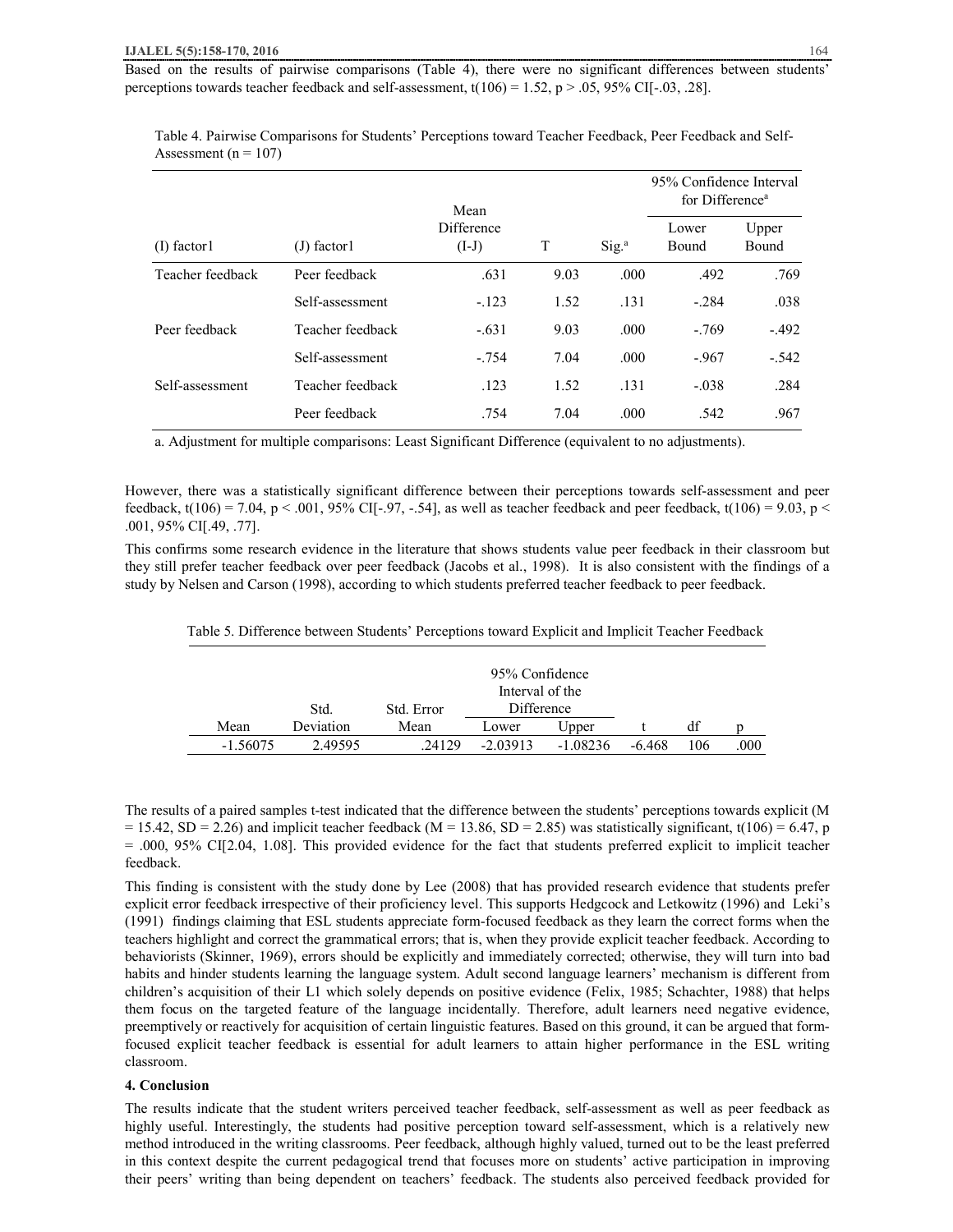content and organization of their writing more useful compared with feedback related to vocabulary and grammar which are commonly overemphasized in the current writing classroom context. Based on the findings of the present study, it seems logical to conclude that teachers should primarily focus on the content and organization of their students' writing while providing feedback in the future. Additionally, it was found that the students preferred explicit teacher feedback to implicit teacher feedback.

The results of this study have implications for English language learning-teaching practitioners and researchers. They shed light on the options preferred by students in revising their writing in ESL writing classrooms. With this, teachers will be able to implement the strategies preferred by students in the classroom and avoid any mismatch between the preference of students and classroom instruction. Such mismatches lead to students' dissatisfaction, decrease students' motivation and eventually affect their learning negatively (Brown, 2009; Schulz, 2001). Fulfilling the students' need with their preferred method will directly enhance the teaching and learning environment of the classroom that can eventually promote learners' performance. This positive classroom environment will motivate both the teacher and the students to perform better.

The findings also have implications for researchers in the area of ESL writing. In recent years the role of teacher and peer feedback is rather over-emphasized. The results of this study clearly indicate ESL learners highly value the ability to assess their own performance and progress in ESL writing. Research has shown promising effects of self-assessment on language learning. International educational programs, such as the European Language Portfolio (ELP), have provided evidence on the positive effect of self-assessment on learner autonomy (Little, 2012). Learner autonomy is a key variable in determining learners' achievement. Learners that are more likely to take charge of their own learning are better at setting their learning objectives, selecting the learning methods and strategies, monitoring their own learning progress, and evaluating what they have learned (Holec, 1981). Little (2012) states that "the ability to manage one's own learning is not necessarily inborn: it is the teacher's job to support the transition from nonautonomous to autonomous learning by helping learners to develop their capacity for self-management" (pp. 12-13). Kohonen (2012) mentions self-assessment, among other empowering and useful pedagogical tools, such as learning plans, logs and diaries, language portfolios, teacher conferencing as well as peer support, can create autonomy in learners. Clearly selfassessment provides a broad avenue of research particularly within the educational context of Malaysia where teachers are often expected to be accountable for their learners learning. Future research should focus on obtaining qualitative data from the students through interviews and classroom observations about their perception and teachers' perception on the different strategies used in teaching and learning ESL writing. The effects of teacher feedback, peer feedback and self-assessment on students writing performance should also be studied as it will provide better insight on the methods that should be given preference in the Malaysian ESL writing classrooms.

#### **Acknowledgement**

The authors would like to thank the experts, who helped them validate the instrument, and the students, who participated in this study, making this research possible.

#### **References**

Andrade, H., & Valtcheva, A. (2009). Promoting Learning and Achievement through Self-Assessment. *Theory into Practice*, *48*(1), 12–19.

Amrhein, H. R., & Nassaji, H. (2010). Written Corrective Feedback: What do Students and Teachers Think is Right and Why? *Canadian Journal of Applied Linguistics/Revue canadienne de linguistique appliquee*, *13*(2), 95-127.

Belachew, M., Getinet, M., & Gashaye, A. (2015). Perception and practice of self-assessment in EFL writing classrooms, *Journal of Languages and Culture*, *6*(1), 1–8.

Brown, A. V. (2009). Students' and teachers' perceptions of effective foreign language teaching: A comparison of ideals. *The Modern Language Journal*, *93*(1), 46-60.

Cheng, W., & Warren, M. (2005). Peer assessment of language proficiency. *Language Testing*, *22*(1), 93-121.

Dragemark-Oscarson, A. (2009). *Self-assessment of writing in learning English as a foreign language. A study at the upper secondary school level*. (PhD Dissertation). Göteborg Studies in Educational Sciences 277. Acta Universitatis Gothoburgensis. University of Gothenburg/Sweden.

Elashri, I. I. E. A. F. (2013). The Impact of the Direct Teacher Feedback Strategy on the EFL Secondary Stage Students' Writing Performance. *Online Submission*.

Faizah Abd Majid. (2007). Self-regulated learning: Effective practices in ESL writing classes. *Journal of LanguageStudies*, *3*, 115–128. Retrieved from

http://education.uitm.edu.my/v1/images/stories/publication/faizah/article9.pdf

Felix, S. W. (1985). More evidence on competing cognitive systems. *Second Language Research*, *1*(1), 47-72.

Ferris, D. R. (1995). Student reactions to teacher response in multiple-draft composition classrooms. *TESOL Quarterly, 29,* 33-53.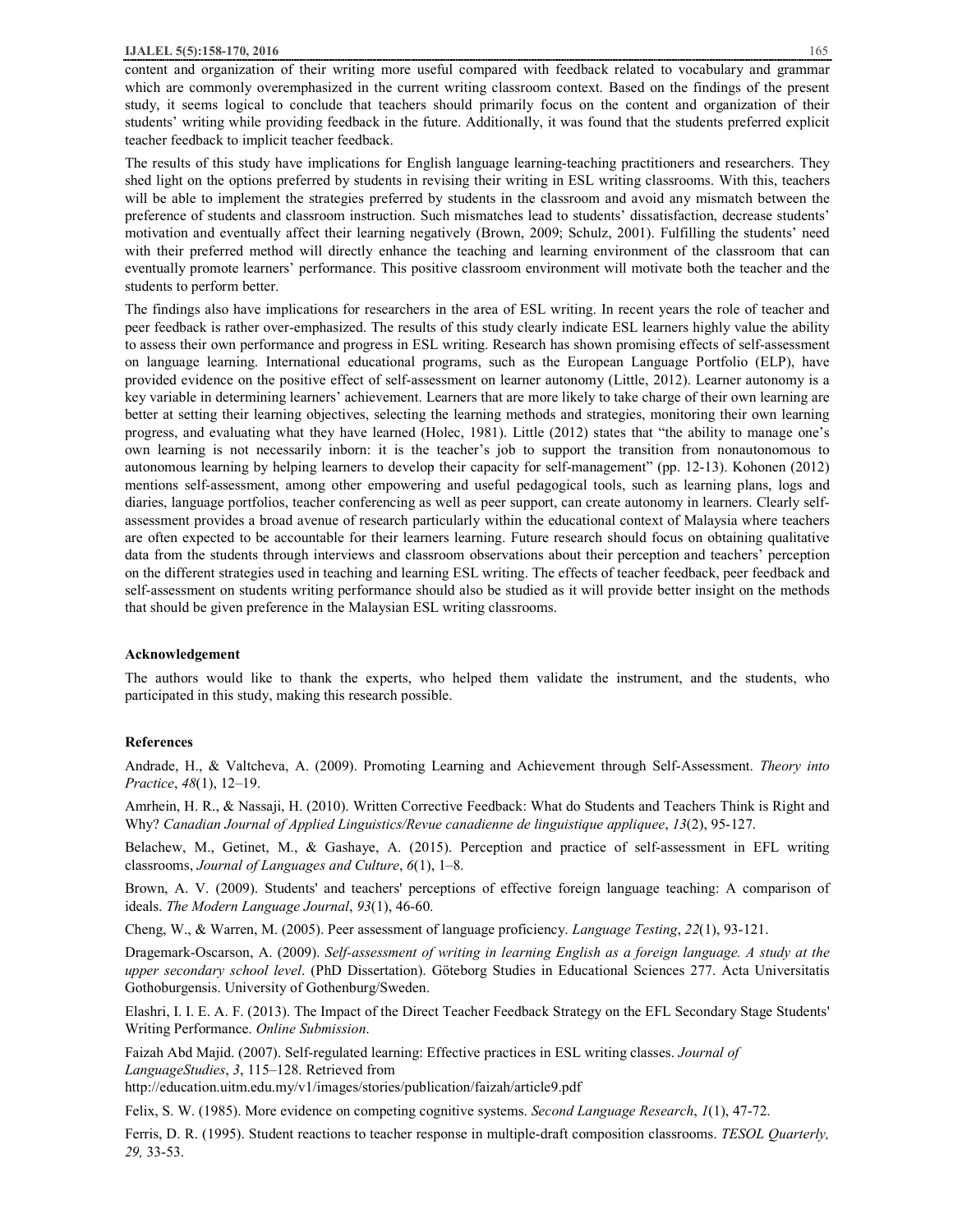Ferris, D., & Roberts, B. (2001). Error feedback in L2 writing classes How explicit does it need to be? *Journal of Second Language Writing*, *10*(3), 161–184.

Ferris, D. R. (2004). The "Grammar Correction" Debate in L2 Writing: Where are we, and where do we go from here? (and what do we do in the meantime ...?). *Journal of Second Language Writing*, *13*(1), 49–62.

Gulley, B. (2012). Feedback on Developmental Writing Students' First Drafts. *Journal of Developmental Education*, *36*(1), 16.

Hanrahan, S. J., & Isaacs, G. (2001). Assessing Self- and Peer-assessment: The students' views. *Higher Education Research & Development*, *20*(1), 53–70.

Hedgcock, J., & Lefkowitz, N. (1994). Feedback on feedback: Assessing learner receptivity to teacher response in L2 composing. *Journal of second language writing*, *3*(2), 141-163.

Hedgcock, J., & Letkowitz, N. (1996). Some input on input: Two analyses of student response to expert feedback in L2 writing. *The Modern Language Journal, 80*, 287- 308.

Holec, H. (1981) *Autonomy and Foreign Language Learning*, Oxford: Pergamon (first published Strasbourg: Council of Europe, 1979).

Honsa, Jr, S. (2013). Self-assessment in EFL Writing: A Study of Intermediate EFL Students at a Thai University. *Voice in Asia Journal*, *1*(1), 34–57.

Hyland, F. (1998). The impact of teacher written feedback on individual writers. *Journal of Second Language Writing*, *7*(3), 255-286.

Jacobs, G. M., Curtis, A., Braine, G., & Huang, S.-Y. (1998). Feedback on student writing: taking the middle path. *Journal of Second Language Writing*, *7*(3), 307–317.

Kohonen, V. (2012). Developing autonomy through ELP-oriented pedagogy: Exploring the interplay of shallow and deep structures in a major change within language education. In B. Kühn & M. L. P. Cavana (Eds.), *Perspectives from the European Language Portfolio* (pp. 22-42). London: Routledge.

Kostons, D., van Gog, T., & Paas, F. (2012). Training self-assessment and task-selection skills: A cognitive approach to improving self-regulated learning. *Learning and Instruction*, *22*(2), 121–132. http://doi.org/10.1016/j.learninstruc.2011.08.004

Krashen, S. D. (1981). *Second language acquisition and second language learning*. Oxford University Press.

Krashen, S. (1994). The input hypothesis and its rivals. *Implicit and explicit learning of languages*, 45-77.

Lee, I. (2008). Student reactions to teacher feedback in two Hong Kong secondary classrooms. *Journal of Second Language Writing*, *17*, 144–164.

Leki, I. (1991). The preferences of ESL students for error correction in college-level writing classes*. Foreign Language Annals, 24*, 203-218.

Lightbown, P. (1992). Getting quality input in the second/foreign language classroom. *Text and context: Crossdisciplinary perspectives on language study*, 198-197.

Lin, W. C., & Yang, S. C. (2011). Exploring students' perceptions of integrating Wiki technology and peer feedback into English writing courses. *English Teaching*, *10*(2), 88–103.

Little, D. (2012). The European Language Portfolio: History, key concerns, future prospects. In B. Kühn & M. L. P. Cavana (Eds.), *Perspectives from the European Language Portfolio* (pp. 7-21). London: Routledge.

Long, M. H. (1991). Focus on form: A design feature in language teaching methodology. *Foreign language research in cross-cultural perspective*, *2*(1), 39-52.

Mahmoodi, M. H., Kalantari, B., & Ghaslani, R. (2014). Self-Regulated Learning ( SRL ), Motivation and Language Achievement of Iranian EFL Learners. *Procedia - Social and Behavioral Sciences*, *98*, 1062–1068. http://doi.org/10.1016/j.sbspro.2014.03.517

Matsuno, S. (2009). Self-, peer-, and teacher-assessments in Japanese university EFL writing classrooms. *Language Testing*, *26*(1), 75-100.

Mukundan, J., & Nimehchisalem, V. (2011). Effect of peer review and tutor conferencing on English as a second language learners' writing performance. *Pertanika Journal of Social Sciences and Humanities (JSSH)*, *19*(1), 25-38.

Moritz, C. (1996). Student self-assessment of language proficiency: Perceptions on self and others, Paper presented at the 18th Annual Meeting of the American Association for Applied, Chicago, IL.

Nelson, G. L., & Carson, J. G. (1998). ESL students' perceptions of effectiveness in peer response groups. *Journal of Second Language Writing*, *7*(2), 113–131.

Nielsen, K. (2014). Self-assessment methods in writing instruction: A conceptual framework, successful practices and essential strategies. *Journal of Research in Reading*, *37*(00), 1–16.

Park, E. (2006). Review M c l e on "The Effectiveness of Teacher's Written Feedback on L2 Writing."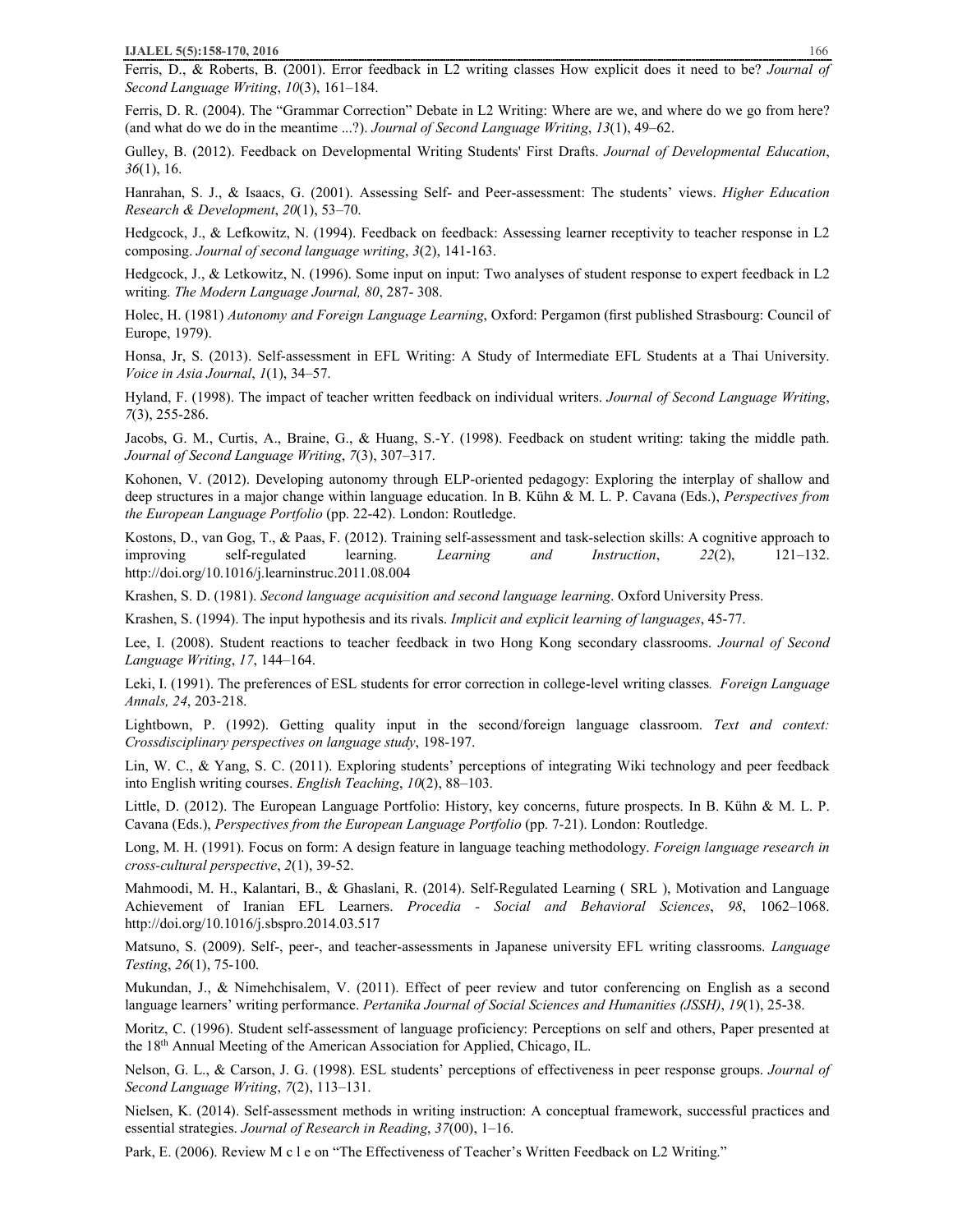Paulus, T. M. (1999). The effect of peer and teacher feedback on student writing. *Journal of Second Language Writing*, *8*(3), 265–289.

Peng, J. (2010). Peer assessment in an EFL context: Attitudes and Correlations. In *Selected Proceedings of the 2008 Second Language Research Forum, ed. Matthew T. Prior et al* (pp. 89-107).

Radecki, P. M., & Swales, J. M. (1988). ESL student reaction to written comments on their written work. *System*, *16*(3), 355-365.

Razali, R., & Jupri, R. (2014). Exploring Teacher Written Feedback and Student Revisions on ESL Students' Writing, *IOSR Journal Of Humanities And Social Science*, *19*(5), 63–70.

Ross, J. A, Rolheiser, C., & Hogaboam-Gray, A. (1998). Skills training versus action research in-service: Impact on student attitudes to self-evaluation. *Teaching and Teacher Education*, *14*(5), 463–477.

Saito, H. (1994). Teachers' practices and students' preferences for feedback on second language writing: A case study of adult ESL learners. *TESL Canada Journal*, *11*(2), 46-70.

Salih, A. R. A. (2013). Peer Response to L2 Student Writing: Patterns and Expectations. *English Language Teaching*, *6*(3), p42.

Schachter, J. (1988). Second language acquisition and its relationship to Universal Grammar. *Applied Linguistics*, *9*(3), 219-235.

Schulz, R. A. (2001). Cultural differences in student and teacher perceptions concerning the role of grammar instruction and corrective feedback: USA‐Colombia. *The Modern Language Journal*, *85*(2), 244-258.

Singh, K., & Terry, J. (2008). Fostering students' self-assessment skills for sustainable learning. *Proceedings of the EDU-COM 2008 International Conference*, (November), 19–21.

Skinner, B. F. (1969). *Contingencies of reinforcement: A theoretical analysis.* Appleton-Century-Crofts.

Truscott, J., & Truscott, J. (1996). The case against grammar correction in L2 writing classes. *Language Learning*, *46*(June), 327–369.

Vygotsky, L. S. (1980). *Mind in society: The development of higher psychological processes*. MA: Harvard university press.

Williams, E. (1992). Student attitudes towards approaches to learning and assessment. *Assessment and evaluation in higher education*, *17*(1), 45-58.

Xiao, Y., & Lucking, R. (2008). The impact of two types of peer assessment on students' performance and satisfaction within a Wiki environment. *The Internet and Higher Education*, *11*(3), 186-193.

Yang, M., Badger, R., & Yu, Z. (2006). A comparative study of peer and teacher feedback in a Chinese EFL writing class. *Journal of second language writing*, *15*(3), 179-200.

Zhang, S. (1995). Reexamining the affective advantage of peer feedback in the ESL writing class. *Journal of second language writing*, *4*(3), 209-222.

## **APPENDIX A**

## **QUESTIONNAIRE OF STUDENTS' PERCEPTION TOWARD THE USEFULNESS OF TEACHER FEEDBACK, PEER FEEDBACK, AND SELF-ASSESSMENT**

## **COVER LETTER**

#### **Dear Respondent,**

**Subject:** Request for Participation in a Research Project

You are cordially requested to participate in a study on ESL Students' Perception towards Teacher Feedback, Peer Feedback and Self-Assessment in the Writing Process.

The questionnaire consists of 7 pages and it may take 15 to 25 minutes to answer. Any data collected from you will be treated in strict confidence. The information you provide will be used only for research purpose. All personal identification will be kept strictly confidential and no one will be censured for negative reviews. If you agree, kindly complete the following consent form.

I highly appreciate your support.

Yours sincerely,

[The names of the researchers] [Affiliation of the research team]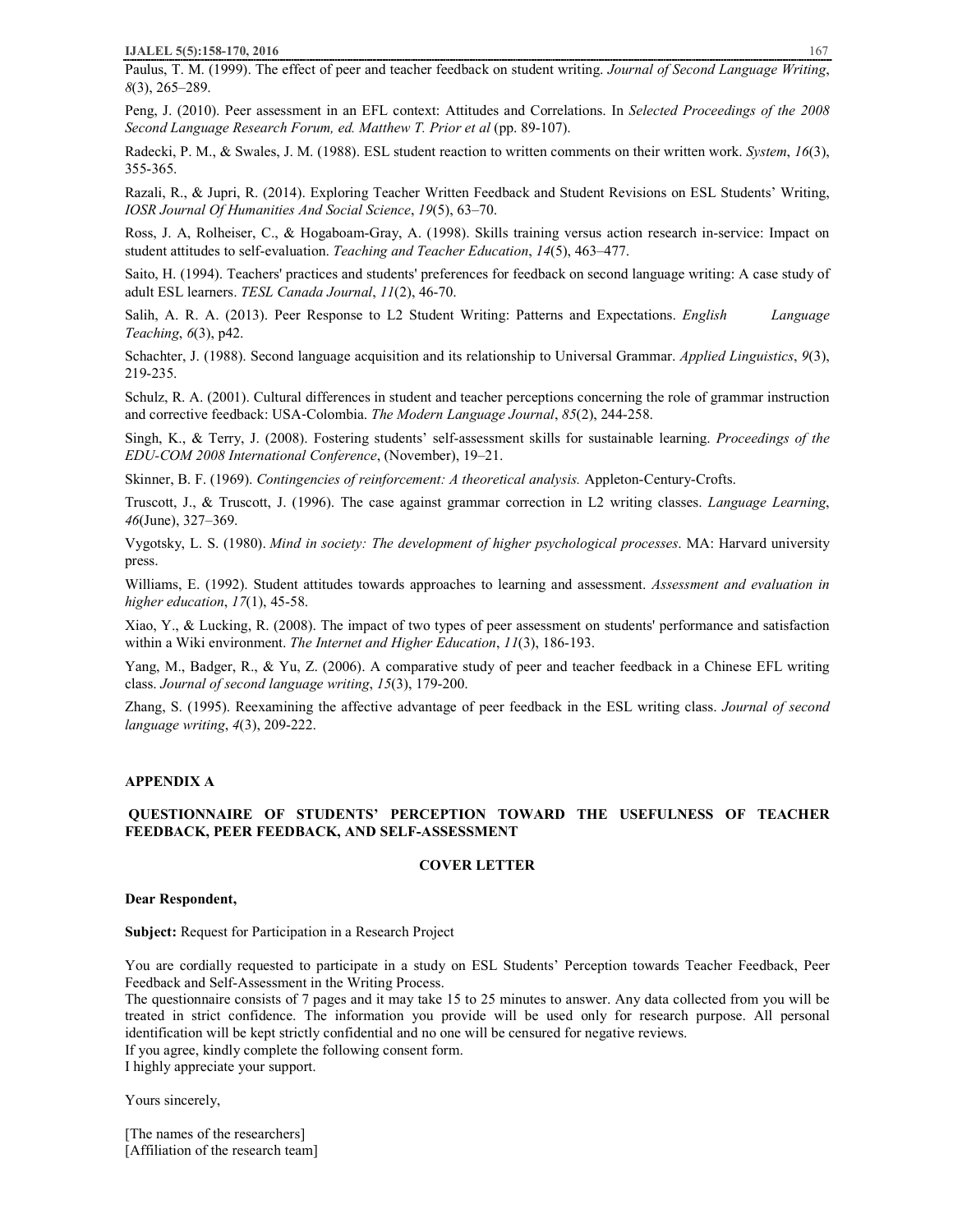## **APPENDIX B**

### **CONSENT FORM**

I hereby consent to participate in your research project entitled "ESL Students' Perception towards Teacher Feedback, Peer Feedback and Self-Assessment in the Writing Process" and allow you to use the data for the purpose of research.

| Name |  |
|------|--|
|      |  |

Phone no

Signature: Date:

## **APPENDIX C**

## **SECTION 1: PERSONAL INFORMATION**

**Instructions:** The purpose of this questionnaire is to improve the teaching of writing. The aim is not to evaluate the lecturers. Please do not sign your name. All responses are anonymous.

- 1) Program: \_\_\_\_\_\_\_\_\_\_\_\_\_\_\_\_\_\_\_\_\_\_\_\_\_\_
- 2) Number of English language subjects taken thus far:
	- a) 1
	- b) 2
	- c) 3
	- d) More than 3
- 3) Your English language proficiency level:
	- a) Elementary
	- b) Lower intermediate
	- c) Intermediate
	- d) Upper intermediate
	- e) Advanced
- 4) Your English writing score: ……… (0-100)
- 5) Your English language learning experience:
	- a) Taking English language courses in private language schools
	- b) Virtual learning
		- c) Learning through self-studying
		- d) Studying/living in a foreign country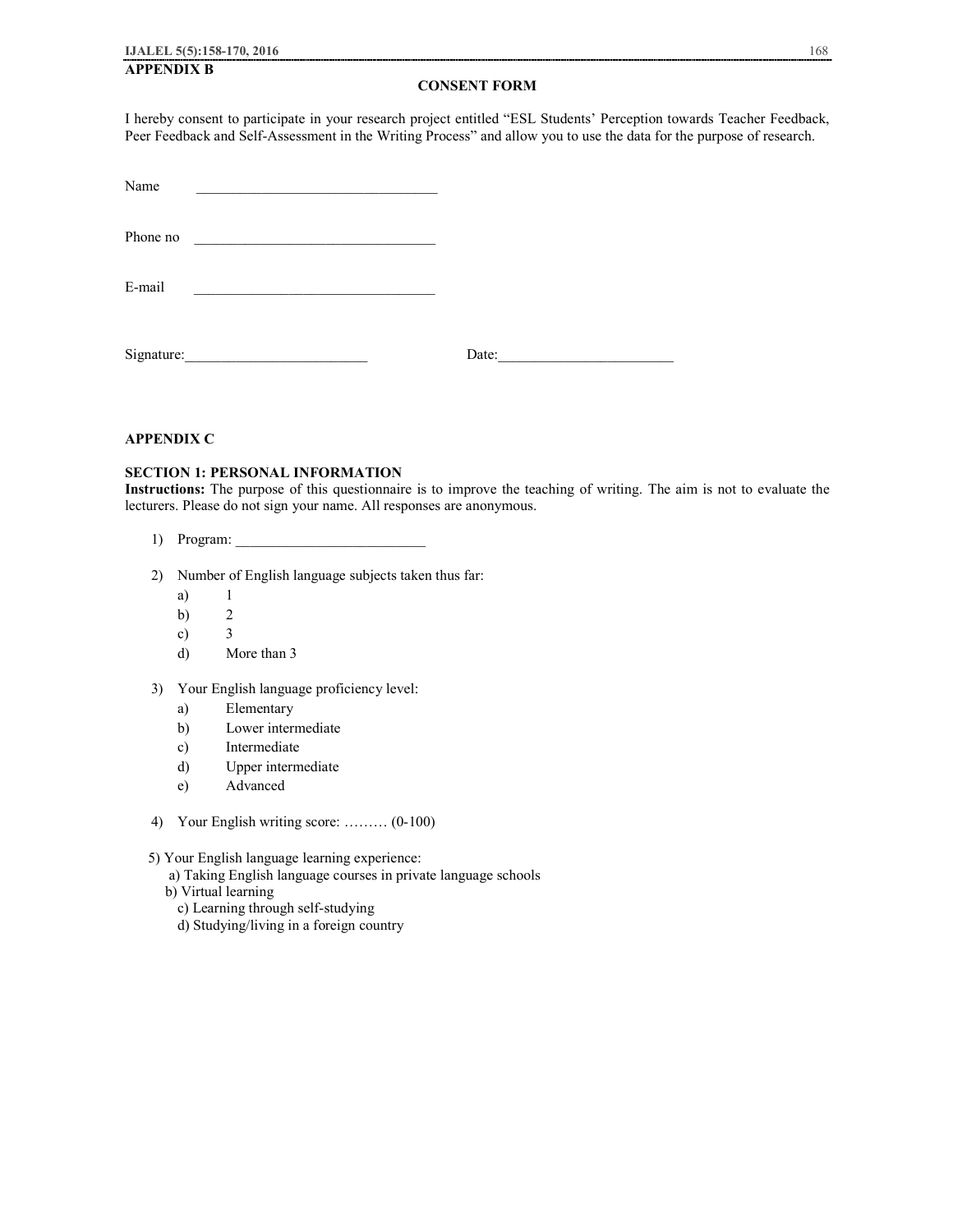## **SECTION 2: PERCEPTION TOWARD THE USEFULNESS OF TEACHER FEEDBACK, PEER FEEDBACK, AND SELF-ASSESSMENT**

**Instructions:** Please mark your perception on the usefulness of teacher feedback, peer feedback, and self-assessment by using one of the options (never, rarely, sometimes, often, always) provided.

| Item           |                                                                                                                                                              |       |        |           |       |        |
|----------------|--------------------------------------------------------------------------------------------------------------------------------------------------------------|-------|--------|-----------|-------|--------|
|                |                                                                                                                                                              | Never | Rarely | Sometimes | Often | Always |
| $\mathbf{1}$ . | I find teachers' written feedback useful.                                                                                                                    |       |        |           |       |        |
| 2.             | It helps when my teacher only highlights my vocabulary errors.                                                                                               |       |        |           |       |        |
| 3.             | It helps when my teacher corrects my vocabulary errors.                                                                                                      |       |        |           |       |        |
| 4.             | It helps when my teacher only highlights my grammar errors.                                                                                                  |       |        |           |       |        |
| 5.             | It helps when my teacher corrects my grammar errors.                                                                                                         |       |        |           |       |        |
| 6.             | I find it useful when my teacher gives me written comments on the quality<br>of the content of my writing.                                                   |       |        |           |       |        |
| 7.             | It helps when my teacher corrects the content of my written work.                                                                                            |       |        |           |       |        |
| 8.             | Teacher written feedback on my organizational errors is helpful.                                                                                             |       |        |           |       |        |
| 9.             | It helps when my teacher corrects the organization of ideas in my written<br>work.                                                                           |       |        |           |       |        |
|                | 10. I find it useful to receive peer feedback.                                                                                                               |       |        |           |       |        |
|                | 11. I find peer feedback useful when the teacher trains us on how to give<br>feedback.                                                                       |       |        |           |       |        |
|                | 12. I find it useful when peers comment on my writing by referring to a<br>checklist, rubric, or questionnaire that focuses on the quality of my<br>writing. |       |        |           |       |        |
|                | 13. I find my peers' general comments useful even when they do NOT use<br>rubrics to give feedback.                                                          |       |        |           |       |        |
|                | 14. I find it useful to discuss my written work with my peer.                                                                                                |       |        |           |       |        |
|                | 15. I find self-assessment useful in improving my writing.                                                                                                   |       |        |           |       |        |
|                | 16. I find it useful when my teacher trains me on how to assess my own<br>written work.                                                                      |       |        |           |       |        |
|                | 17. I find analyzing written samples useful.                                                                                                                 |       |        |           |       |        |
|                | 18. Self-assessment checklists (guidelines that help me assess the quality of<br>my own writing) help me in revising my written work.                        |       |        |           |       |        |
|                | 19. I find a self-assessment checklist that focuses on different stages of<br>writing (pre-writing, writing, and post-writing) useful.                       |       |        |           |       |        |
|                | 20. I feel self-assessment should be used as an exercise to point out the<br>strength and the weakness of my own writing.                                    |       |        |           |       |        |
|                | 21. I feel the grade assigned by the peer should be used as the final grade in<br>the assessment of the course.                                              |       |        |           |       |        |
|                | 22. I feel the grade assigned by the teacher should be used the final grade in<br>the assessment of the course.                                              |       |        |           |       |        |
|                | 23. I feel the grade assigned through self-assessment should be used as the<br>final grade of the course.                                                    |       |        |           |       |        |
|                | 24. Teacher feedback is more useful than peer feedback and self-assessment.                                                                                  |       |        |           |       |        |
|                | 25. Peer feedback is more useful than teacher feedback and self-assessment.                                                                                  |       |        |           |       |        |
|                | 26. Self-assessment is more useful than teacher feedback and peer feedback.                                                                                  |       |        |           |       |        |
|                | 27. I find a combination of teacher and peer feedback useful.                                                                                                |       |        |           |       |        |